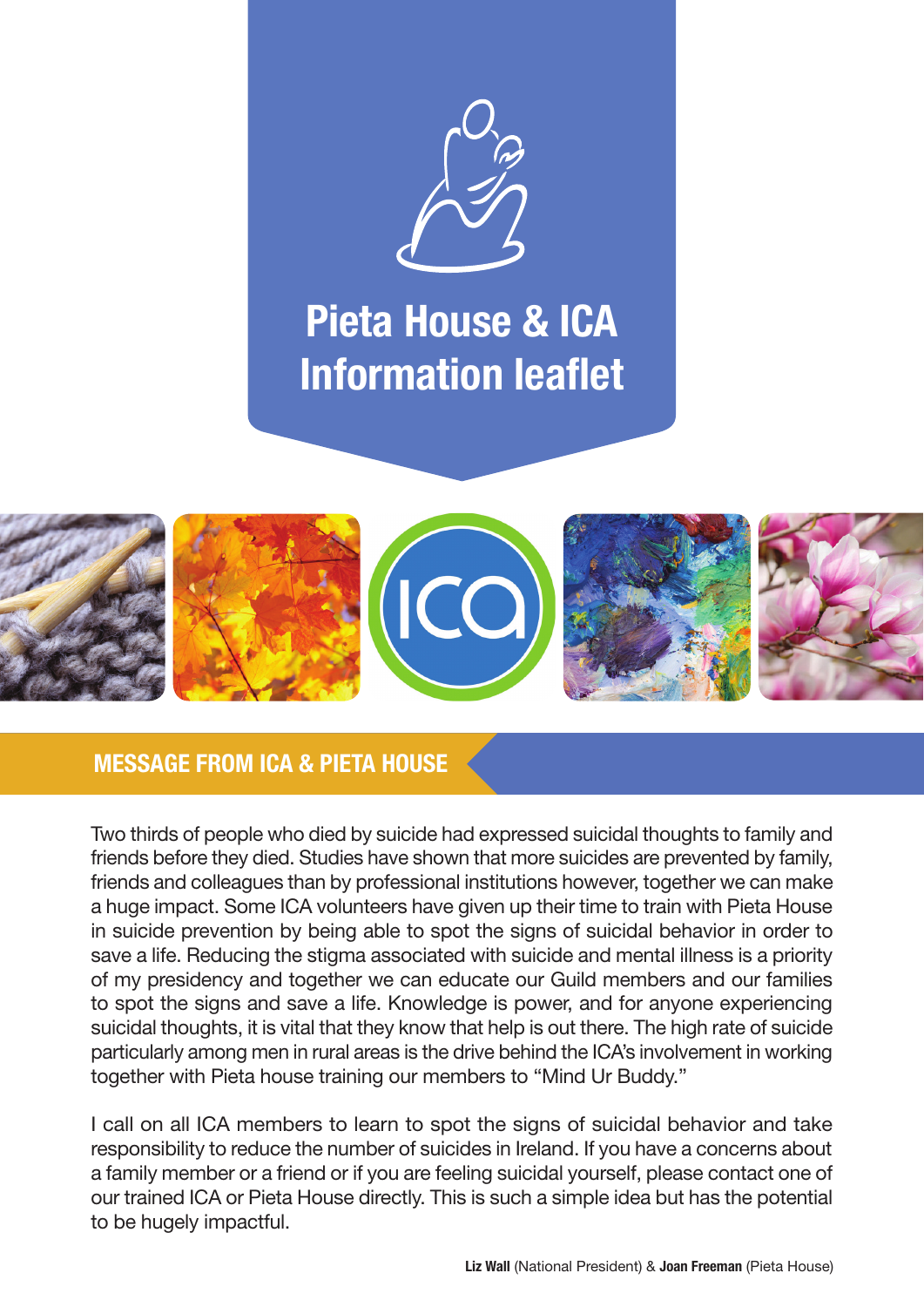#### BUDDY LIST

| <b>Anna Rose McCormack</b>   | Cavan         |
|------------------------------|---------------|
| <b>June Lawless</b>          | <b>Dublin</b> |
| <b>Angela Dooley</b>         | Galway        |
| <b>Mary MacNamara</b>        | Kildare       |
| <b>Ann Bolger</b>            | Kilkenny      |
| <b>Liz Dermody</b>           | Kilkenny      |
| <b>Bernadette McLoughlin</b> | Leitrim       |
| <b>Ann Devlin</b>            | Longford      |
| <b>Mary O'Boyle</b>          | Mayo          |
| <b>Mary Harkin</b>           | Sligo         |
| <b>Maureen Quigley</b>       | Wicklow       |

#### WHY MIGHT SOMEONE BE SUICIDAL & SIGNS THEY'RE IN DISTRESS

#### Anything concerning their family or livelihood

- The loss or lack of a significant relationship
- Immigration, rural isolation and lack of access to supports
- Financial difficulties
- Impending retirement, or caring for dependant relatives
- Family conflict or addiction issues

#### **SIGNS**

#### • Isolating themselves

Withdrawing from social situations and being less communicative

- Turning off their mobile phone, not receiving visits from neighbours
- Absenteeism and lack of interest in work
- Emotional outbursts Either angry or tearful
- Possible increase in alcohol or drug use
- Behavioural changes Change in sleep patterns, loss of appetite, change in self-care or hygiene behaviour
- Becoming lethargic and emotionally withdrawn
- Becoming accident prone or continuously distracted
- And more importantly, It's the language that they use that is most telling.....

#### "I have no future"

"I see no light at the end of the tunnel"

"My family would be better off without me "

- "I wish I could go to sleep and never wake up"
- "What's the point in anything?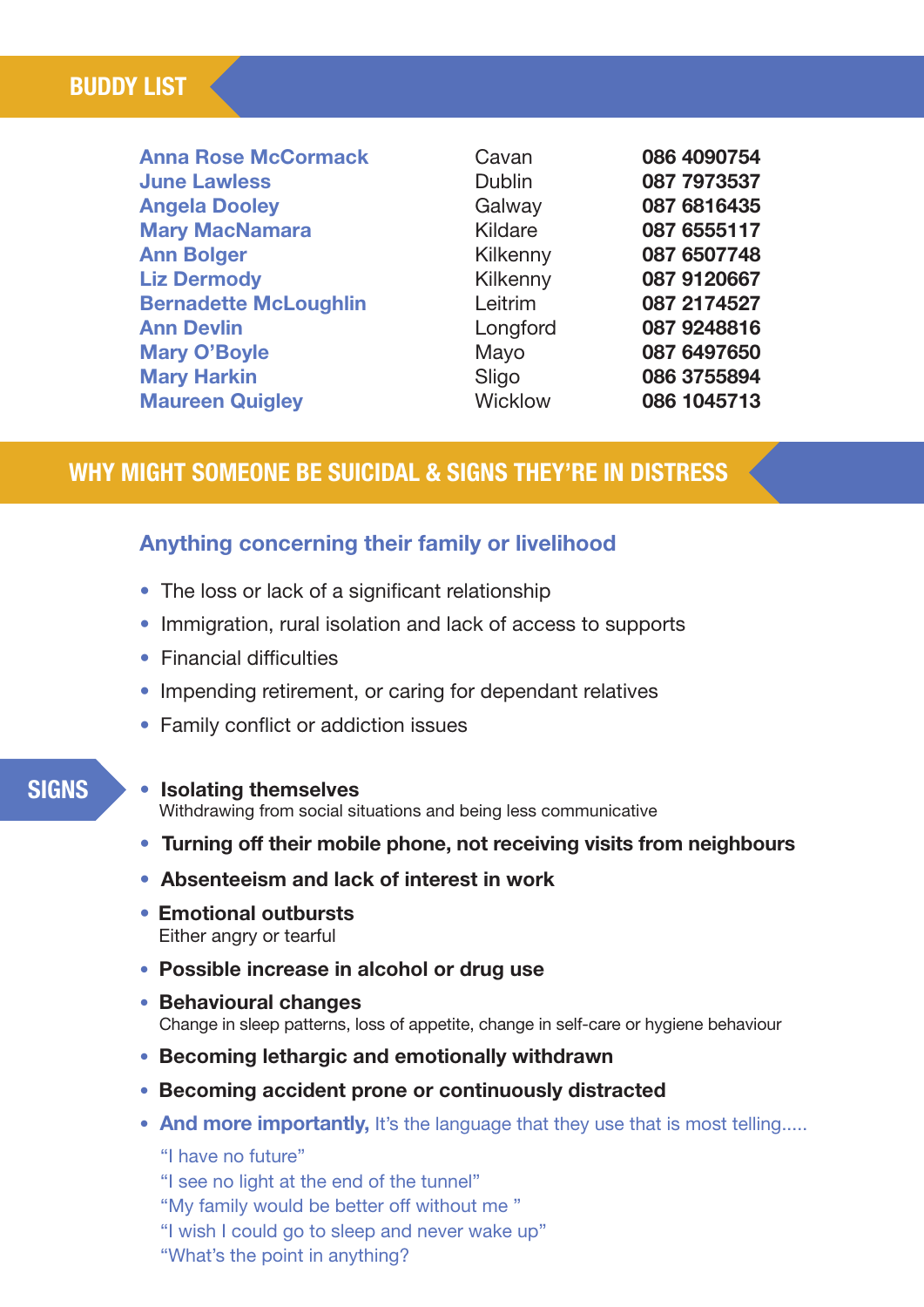The stigma of suicide is still very strong, the subject is often brushed under the carpet and the majority of families truly believe that this tragedy will not come to their door. If you think that someone close to you is showing signs of distress the best thing you can do is ask them:

#### "Are you feeling suicidal?"

Some people may find this question too difficult to ask, so you could also say:

#### "You haven't been yourself lately. What's wrong?" "I know you've been down lately. How are you feeling today?"

Even if they are not feeling suicidal, something is bothering them, so it is a good opportunity to encourage them to open up. If they do admit to having suicidal thoughts, then don't panic, and follow these steps.

#### 1) Take them seriously

This is not attention seeking – he/she wants to stop the pain that's making their life unbearable at the moment. Honour their trust by showing them kindness and compassion. Reassure them that you'll get the help they need.

#### Take action

**2**

**3**

Contact one of the ICA Buddies or your nearest Pieta House and an appointment will be made swiftly.

#### Create a support network

Do not keep this information to yourself. We are aware that pride and privacy are so important to you, but share your concerns with other family members. This way you can all be supportive and vigilant. Or there might be someone in your community such as the clergy or local doctor that you might trust with your worries.

Pieta House offers a compassionate, solution focused, one to one counselling service to those in suicidal crisis or engaging in self-harm, completely free of charge